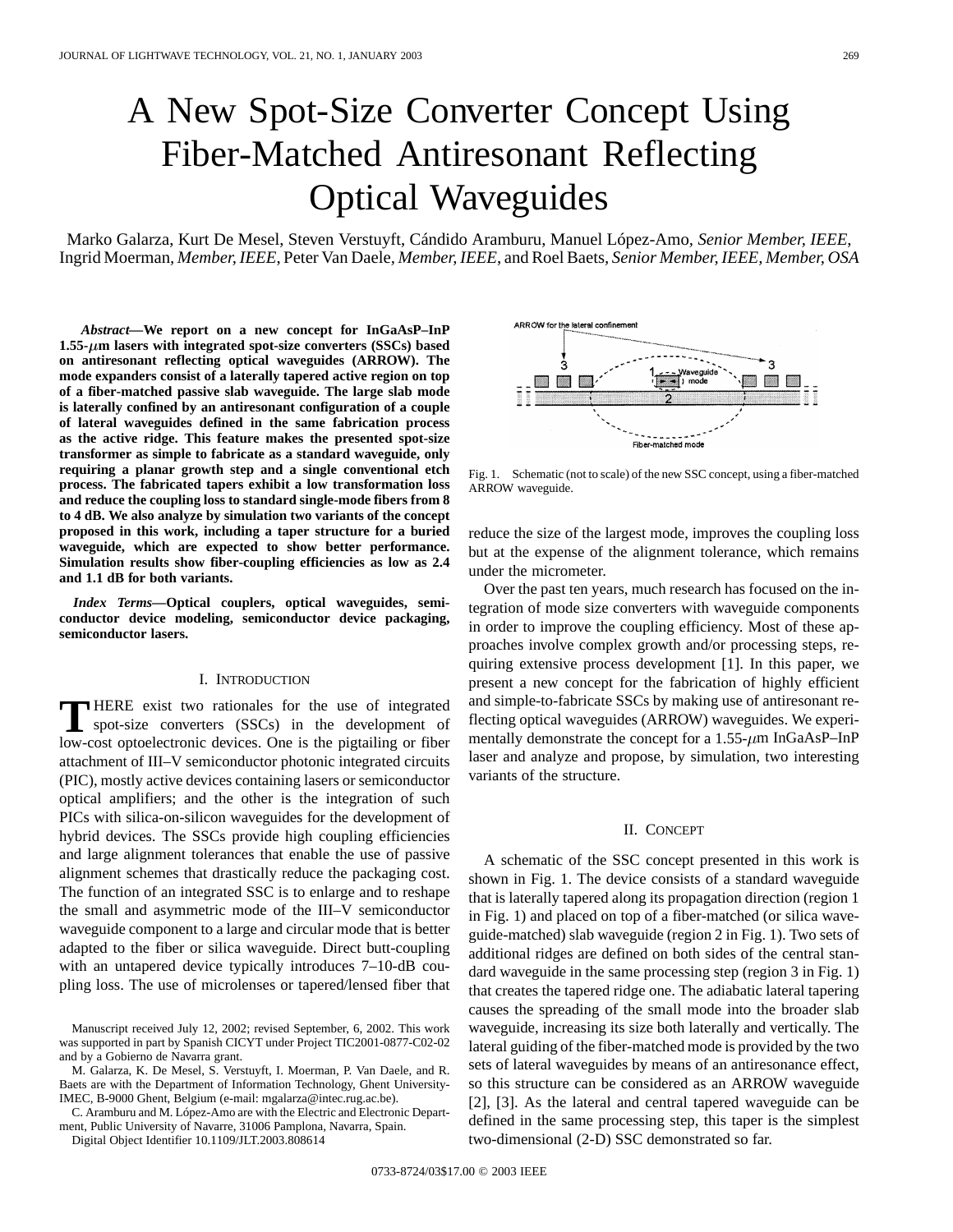

Fig. 2. Schematic drawing of the adiabatic mode-expanded laser showing the tapered upper active rib, the underlying fiber-matched ARROW slab waveguide, and the lateral confinement rib waveguides.

#### III. DEVICE DESIGN AND THEORY

The transverse structure of the proposed mode-expanded laser is shown in Fig. 2. The device consists of an active multiquantum well rib waveguide that is laterally tapered from 3 to 0.3  $\mu$ m, and that contains five 1% compressively strained 80-Å-thick  $In<sub>0.78</sub> Ga<sub>0.22</sub> As<sub>0.79</sub>P<sub>0.21</sub>$  wells for emission at 1.55  $\mu$ m, and four lattice-matched 150-Å-thick  $In_{0.75}Ga_{0.25}As_{0.54}P_{0.46}$  barriers, surrounded by 400-Å-thick undoped confinement layers with the same composition as the barriers.

The underlying passive slab waveguide is realized by a standard vertical ARROW waveguide [4]. A quaternary compound with  $\lambda_q = 1.3 \ \mu \text{m}$  for the two high-refractive index ARROW layers was chosen. The thickness of the ARROW core was limited to 3.5  $\mu$ m to avoid the loss of the lateral confinement effect when the slab core becomes too thick. The thickness of the corresponding cladding layers are:  $d_{2,4} = 0.32 \ \mu \text{m}$  and  $d_3 = 1.86 \ \mu m$  (TE polarization) [4]. The total epitaxial layer thickness is not attractive form a growth point of view, but we already demonstrated in previous work that they could be considerably reduced without altering the performance of the device [5].

A couple of appropriately designed rib waveguides placed on each side of the tapered central waveguide provides the lateral confinement of the guided mode. The behavior cannot be explained with the standard vertical ARROW formulas because of the guided modes that appear in the lateral ribs. Considering 2-D coupled-mode theory, we can treat the new mode intuitively as an antisymmetrical combination of the coupled modes of the upper lateral rib waveguides and the mode of the underlying InP slab ARROW core [6]. Thus, the shape of the output mode depends strongly on the width of the lateral ribs. Fig. 3 shows the confinement of the fiber-matched leaky mode in the quantum wells (QWs) of the lateral ribs for the structure of Fig. 2 as a function of the lateral rib width  $l$ , while keeping the gap  $q$  constant and equal to 1  $\mu$ m. This confinement should be minimized in order to reduce absorption loss in the unpumped lateral ribs.



Fig. 3. Confinement of the output mode in the QWs of the active layer of a shallow-etched device as a function of the widths of the lateral ribs l, maintaining the gap  $g$  between ribs constant. The field distributions of the modes at the points indicated in the graph are also shown.



Fig. 4. Fundamental TE mode evolution along the taper structure of Fig. 2 for (a)  $w = 3 \mu \text{m}$ , (b)  $w = 0.9 \mu \text{m}$ , and (c)  $w = 0.3 \mu \text{m}$ . A shallow etch is simulated.

The field profiles for different widths  $l$  are also shown for illustration. A flat and broad minimum confinement is found around  $l = 1.5 \mu$ m, where the output mode is fit for coupling to fiber. The broad minimum implies that the device is tolerant to fabrication errors. Two designs, with a different etch depth for the laser rib, are considered (shown as  $E_1$  and  $E_2$  in Fig. 2) and the optimum width  $l$  for the deep-etched device is also calculated and found to be 1.6  $\mu$ m. In both etch options, the optimum gap g between lateral ribs is less than  $1 \mu m$ , but has to be increased to  $1 \mu$ m because of fabrication limitations. Fortunately, this does not change the modal shape significantly.

The evolution of the optical field as a function of the upper central rib is shown in Fig. 4. As the active waveguide is tapered by reducing the ridge width from 3 to 0.3  $\mu$ m, the mode couples adiabatically from the upper guide to the underlying ARROW waveguide (see Fig. 4). The design of the lateral tapering is based on the adiabaticity of the mode transformation, and has been evaluated by means of a commercial three-dimensional (3-D) eigenmode expansion algorithm based on a resonance method [7]. Low taper angles are needed for the range where the modal transformation is produced, in order to avoid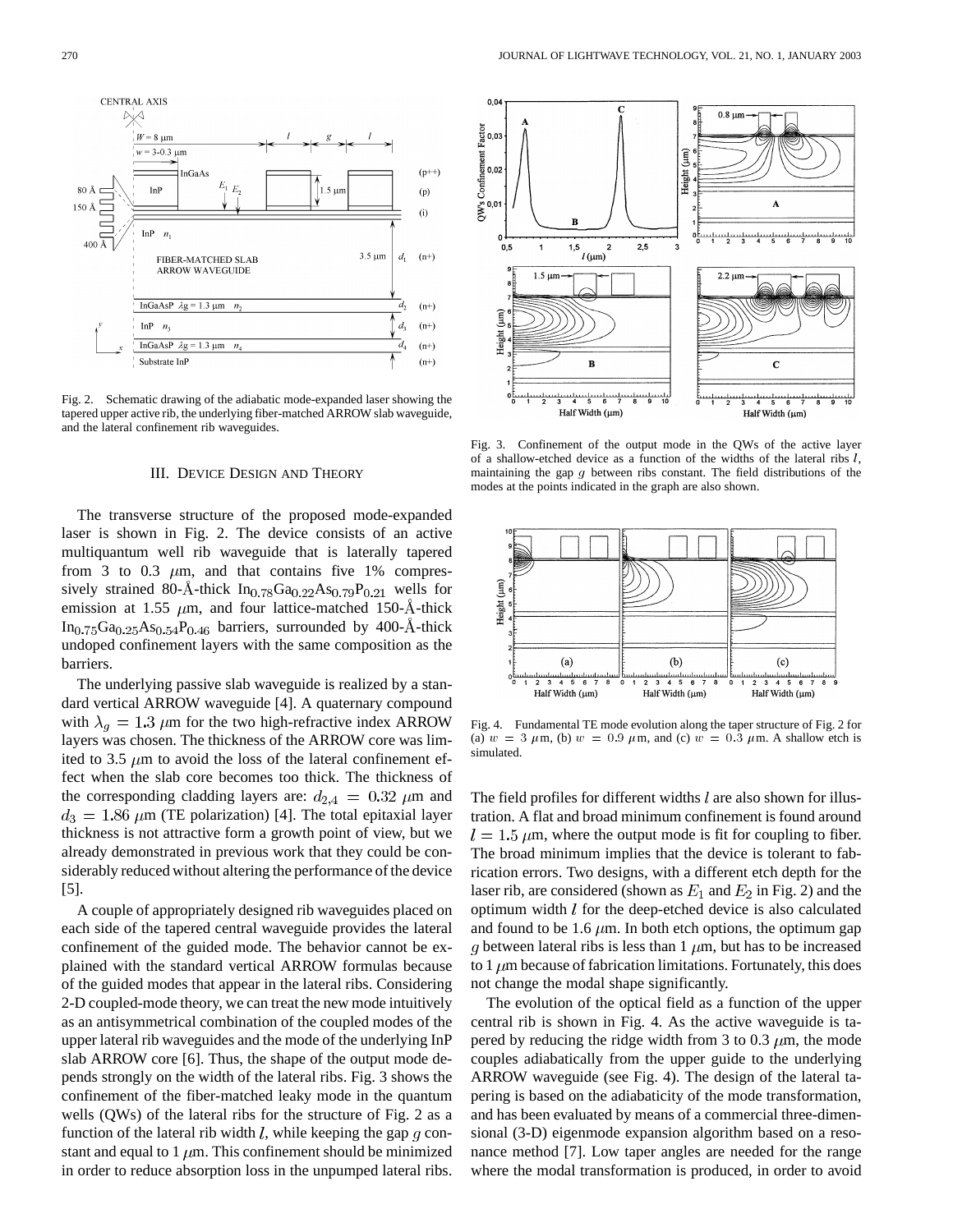

Fig. 5. The optimum taper shape is approximated by a piecewise linear device consisting of three linear sections. Tapers for both shallow-etched  $(E_1)$  and deep-etched  $(E_2)$  laser are designed.

radiation losses, while higher angles are allowed in the other regions. The adiabatic shape designs for both etching options have been approximated by a piece-wise linear device consisting of three linear sections and are sketched in Fig. 5. A minimum narrowing of 100 nm per  $77-\mu m$  propagation length yields a safe design from the fabrication point of view. Both designs exhibit a calculated transformation loss of 1 dB.

When the mode is expanded in the shallow etched device, it will be slightly confined in unpumped active quaternary layers [see Fig. 4(c)]. This may introduce some absorption losses in the shallow-etched lasers that are not present in the deep-etched designs.

#### IV. DEVICE PROCESSING

The epitaxial layers were grown by metal–organic chemical vapor deposition (MOCVD). By plasma etching, we defined the  $\text{SiO}_x$  pattern with conventional photoresist as a mask. The central and lateral ribs were etched by reactive ion etching (RIE) to a depth 100 nm above the active layer. Next, a selective wet etch of the remaining InP down to the confining layer of the active layer was carried out. This etch was done using  $H_3PO_4$ : HCl (7:3). Finally, an extra 40 (shallow etch) or 140 nm (deep etch) of RIE etching into the active layer was performed. Next, polyimide was spin coated on the sample to form an insulation layer. The thickness of the polyimide is less on top of the ridges compared to the rest of the sample. Therefore, by a controlled plasma etch, the dielectric was removed on the ridge while dielectric coverage remained elsewhere resulting in good electric isolation [8]. Scanning electron microscope (SEM) pictures of the taper (Fig. 6) revealed that the metal contact over this upper ridge was good and that the thin ribs were fabricated reproducibly. Next, using a negative photoresist and a metal liftoff process, the metallization pattern was defined. Finally, the thinning of the substrate was done and the back contact was deposited. Arrays of devices, each with 520  $\mu$ m long straight active sections, were mounted on electrically cooled copper heatsinks with silver epoxy and were tested without any coatings. The entire device is electrically pumped because the metallization also covers the entire length of the SSC. This can have a negative impact on the threshold current and efficiency, but on the other hand, it avoids the risk of high absorption losses



Fig. 6. SEM image of the laser cross section, showing the electric contact over the central tapered rib, the good definition of the lateral ribs, and the high index ARROW cladding layers.

TABLE I MEASUREMENT AND SIMULATION RESULTS ON THE INTEGRATED MODE EXPANDED LASERS CONSIDERED IN THIS WORK

| Laser               | $l_{th}$<br>(mA) | $\eta_d$<br>(W/A) | L<br>$(\mu m)$ | FC<br>(dB) | FF<br>$($ Deg. $)$                      | Tol.<br>$(\mu m)$                     |
|---------------------|------------------|-------------------|----------------|------------|-----------------------------------------|---------------------------------------|
| Reference, $E_1$    | 35               | 0.12              | $\bf{0}$       | $-8$       | $31.5 \times 42.8$                      | $\pm 1.6 \times \pm 2$                |
| Reference, $E_2$    | 28               | 0.12              | $\theta$       | $-8.3$     | $30.7 \times 40.6$ $\pm 1.5 \times 12$  |                                       |
| Tapered, $E_1$      | 55               | 0.1               | 520            | $-4$       | $13.8 \times 30.8$ $\pm 2.3 \times 2.4$ |                                       |
| Tapered, $E_2$      | 48               | 0.12              | 490            | $-4.3$     |                                         | $13 \times 32.7$ $\pm 2.2 \times 2.3$ |
| Variant 1 (Fig. 9)  |                  |                   | 490            | $-2.4$     | $7.2 \times 14$                         | $\pm 2.3 \times \pm 1.9$              |
| Variant 2 (Fig. 10) |                  |                   | 270            | $-1.1$     | $7.2 \times 9$                          | $\pm 2.9 \times \pm 2.3$              |

in the passive section of the taper. Untapered lasers  $750 \mu m$  long and 3  $\mu$ m wide and fabricated from the same wafer as the tapered lasers were also prepared as a reference. Both reference and tapered lasers have a similar total active area.

#### V. RESULTS AND DISCUSSION

All the measured parameters are shown in Table I. The devices were operated in continuous-wave (CW) operation. The room temperature light intensity versus current  $(L-I)$  curves of mode-expanded and untapered reference lasers are shown in Fig. 7 for both etch depths. The deep-etched reference devices, with a threshold current of 28 mA, present a better laser performance than the shallow etched ones (35 mA). Fairly uniform threshold current distributions were found along the laser array.

Regarding the mode-expanded lasers, an increase of about 20 mA in the threshold current with respect to the reference lasers is found. This can be attributed to the mode transformation loss within the taper, to the losses in the n-doped-thick InP ARROW core layer, and to the nonuniform pumping of the tapered active rib as a function of its width. The fact that the power of the tapered device is measured at the expanded mode facet, which has a lower reflection coefficient than the reference laser facet, influences positively in the external efficiency of the lasers. Nevertheless, the higher absorption loss in the unpumped QWs of the lateral ARROW rib waveguides for the shallow-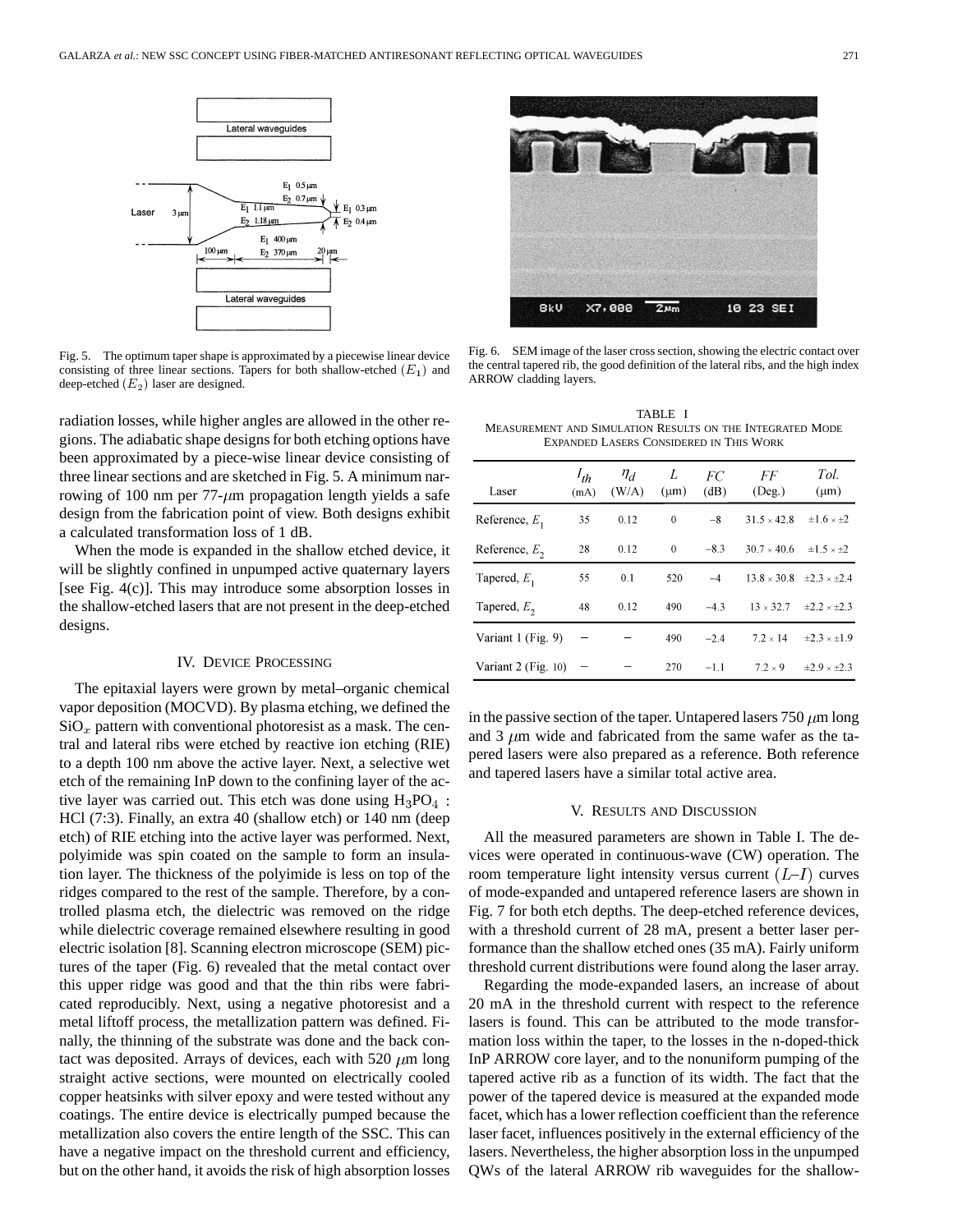

Fig. 7.  $L-I$  characteristics of several shallow-etched  $(E_1)$  and deep-etched  $(\overline{E}_2)$  mode-expanded and untapered reference lasers.

etched devices [see Fig. 4(c)] causes a decrease of the external efficiency of the laser from 0.12 W/A, for the reference lasers, to 0.1 W/A. This fact is not observed in the deep-etched devices that maintain the same external efficiency as the reference lasers.

Far-field emission patterns for both tapered and reference lasers were measured by using a rotating stage and a pinhole detector (see Fig. 8). The theoretical curves obtained from the Fourier transform of the theoretical near fields are also overlaid in Fig. 8, for comparison. The measured full-width at half-maximum (FWHM) values are shown in Table I. A considerably lateral divergence improvement is achieved in the lateral direction for both groups of lasers, reaching a minimum of  $13^{\circ}$  for the deep-etched lasers. On the other hand, due to the not so thick ARROW slab core (3.5  $\mu$ m), the achieved vertical field divergence is still slightly higher than  $30^{\circ}$ , improving it by  $10^{\circ}$ with respect to the reference laser. A further improvement in the vertical far-field pattern could be obtained by thickening the ARROW core layer and defining more than two ribs on each side of the output ARROW waveguide in order to provide a good lateral confinement for thick cores.

A coupling efficiency measurement was performed between the expanded mode laser and a standard cleaved single-mode fiber (SMF) with a spot size of 10  $\mu$ m at 1.55  $\mu$ m. Maximum fiber coupling efficiencies of around  $-4$  dB are obtained for both etch depths, including the Fresnel losses occurring at the air-glass interface. The improvement in the fiber coupling with respect to the untapered devices amounts up to 4 dB (see Table I). As the alignment tolerance with respect to the fiber depends on the large fiber mode, only slight improvements in the lateral direction are observed with respect to the reference untapered lasers. A maximum 1-dB alignment tolerance of  $\pm 2.3$  (lateral)  $\times \pm 2.4$  (vertical) is obtained for the shallow-etched devices. The fact that the vertical alignment tolerance is higher than the lateral value is due to the fact that the fiber facet was somewhat moved away from the taper output facet. These measurement restrictions were considered to avoid the contact of the fiber end with the laser output facet during the sweep of the transverse position of the fiber.

All the results are in good agreement with theoretical calculations.

## VI. VARIANT 1: WEAKLY GUIDING FIBER-ADAPTED **WAVEGUIDE**

The SSC concept proposed in this work has been demonstrated experimentally as discussed in the last section. Nevertheless, the waveguide structure of Fig. 2 has a limitation on the vertical direction because the lateral ribs lose their confinement effect when the slab core becomes too thick. The structure of Fig. 9 is similar to that of Fig. 2, but it makes use of a thin weakguiding core of only 80 nm and buried in InP beneath the active layer. The mode at the active rib and the mode at the end of the tapering are also shown. The MQW gain in the straight section of the laser remains unalterable (see Figs. 4(a) and 9(a) for comparison). The fiber-matched mode presents a quite asymmetrical field distribution in the vertical direction, but the fact that its maximum is closer to the upper lateral couple of ribs strengthens their influence. Moreover, from a coupling and far-field point of view the typical exponential decay of weak-guiding waveguides induces an improvement of the coupling efficiency and FWHM of the output beam, in spite of its asymmetrical shape.

Simulation results on the propagation of this new structure are shown in Table I. Only the design for the deep etching through the QWs has been considered (see Fig. 2) because of its better lasing performance. The same tapering sketched in Fig. 5 has been simulated, because it also provides an adiabatic mode transformation for this new structure. We observe that the beam divergence angles and the coupling efficiency are improved to  $7.2^{\circ} \times 14^{\circ}$ , and  $-2.4$  dB, respectively. Due to the vertically asymmetric modal shape, the vertical alignment tolerance is slightly reduced to  $\pm 1.9 \mu$ m, while the lateral value is maintained.

#### VII. VARIANT 2: BURIED LASER

The mode transformation concept proposed in the present work can also be integrated in a second variant, being a buried laser structure as shown in Fig. 10. A buried 194-nm-thick MQW active layer having an equivalent refractive index of 3.45 is tapered from 1 to 0.2  $\mu$ m following the tapering shown in the inset of Fig. 10(a). The slab waveguide core of quaternary compound with  $\lambda_q = 1.1 \ \mu \text{m} \text{ Q}(1.1)$  is buried 0.2  $\mu \text{m}$  beneath the active core and is 70 nm thick. The optimum lateral confinement ARROW ribs are 0.9  $\mu$ m wide and are separated by 2  $\mu$ m. All this is embedded under a 5- $\mu$ m-thick top layer of InP.

The fact that the tapered active central core is totally embedded in InP makes the mode transformation efficiency much higher for buried than for rib structures. This is the reason why the length of the buried SSC (270  $\mu$ m) is much shorter than the rib SSC (490  $\mu$ m).

Simulation results on the SSC propagation are shown in Table I. They show fiber butt-coupling losses as low as 1.1 dB, beam divergence angles of  $7.2^{\circ} \times 9^{\circ}$ , and alignment tolerances of  $\pm 2.9 \times \pm 2.3 \ \mu$ m, compared to the 8.5-dB coupling loss and  $29^{\circ} \times 32^{\circ}$  divergence angles of the untapered devices.

#### VIII. CONCLUSION

In this paper, we have presented a new concept for the fabrication of highly efficient and simple-to-fabricate SSCs that make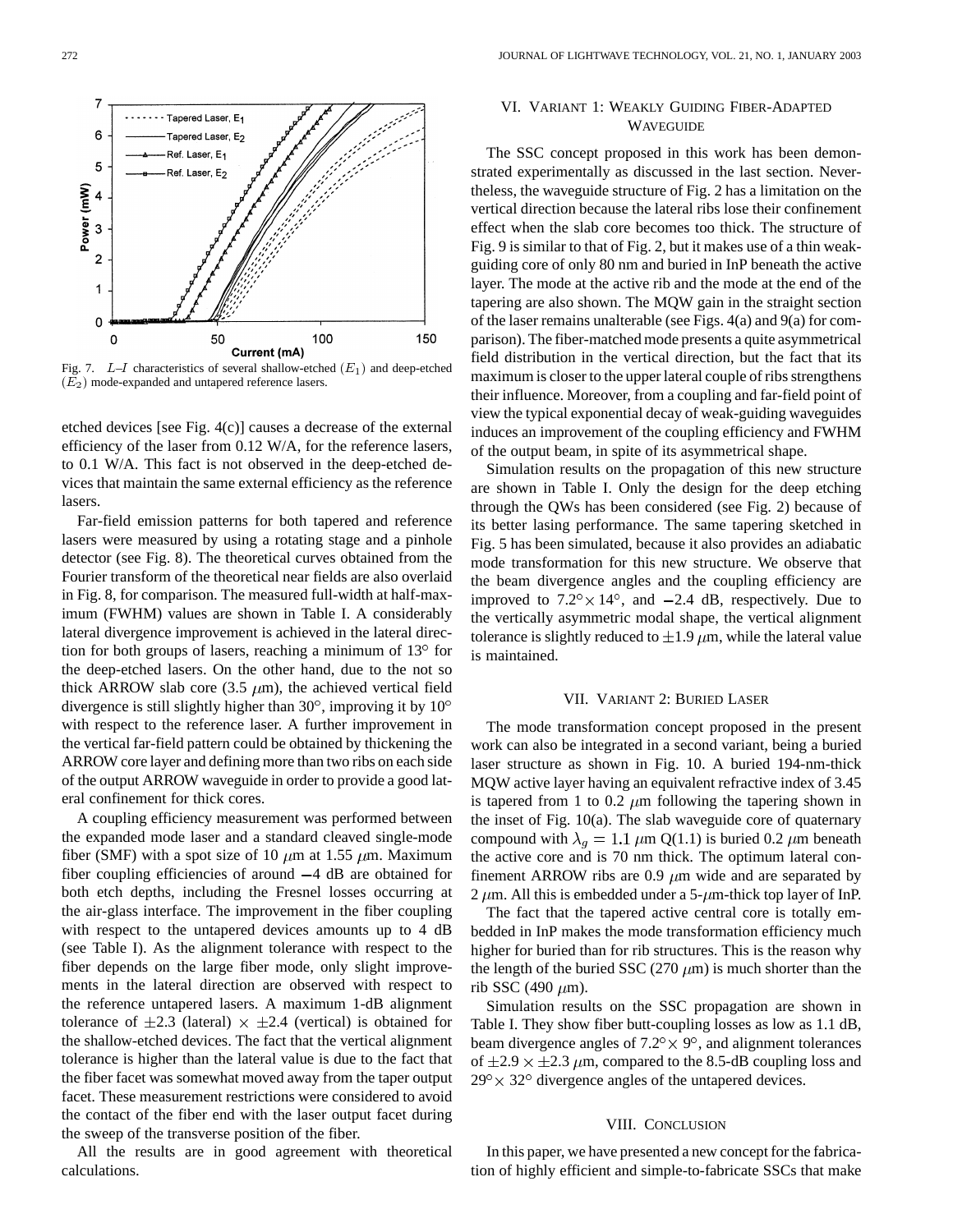

Fig. 8. Far-field emission patterns of tapered and untapered lasers. Shallow-etched lasers (a) lateral and (b) vertical. Deep-etched lasers (c) lateral, and (d) vertical.



Fig. 9. Schematic structure of the SSC using a weakly guiding underlying slab waveguide. The active layer and upper rib waveguides are identical to that of Fig. 2.



Fig. 10. Schematic structure of a buried variant of the proposed SSC concept. Higher and more efficient mode transformation efficiencies can be achieved in buried structures.

use of the ARROW-concept for both the lateral and vertical optical confinement. InGaAsP-InP rib lasers with monolithically integrated SSCs have been demonstrated. The taper transforms the small active laser mode into the fiber-adapted mode of the underlying slab ARROW waveguide. The lateral confinement of the slab mode is achieved by means of an antiresonant effect provided by two sets of lateral rib waveguides defined in the same etch process as the central active ridge. Therefore, only a single planar growth step and a single conventional etching process are required, leading to the simplest SSC concept ever reported. Threshold currents of around 50 mA were measured, which have to be compared with 30 mA for untapered lasers. The far-field FWHM divergence angles were significantly reduced and a 4-dB improvement of the coupling efficiency to SMF was observed.

Two variants of the demonstrated concept have also been analyzed by simulation and are expected to show a better performance. In a first variant, a weak-guiding slab waveguide substitutes the thicker slab core of the first structure. In a second variant, the SSC concept of this work is integrated in a buried laser structure. Simulation results show considerable improvements in the far-field divergence angles and fiber-coupling efficiencies.

#### **REFERENCES**

- [1] I. Moerman, P. Van Daele, and P. M. Demeester, "A review on fabrication technologies for the monolithic integration of tapers with III–V semiconductor devices," *IEEE J. Select. Topics Quantum Electron.*, vol. 3, pp. 1308–1320, Dec. 1997.
- [2] I. V. Golster, L. J. Mawst, and D. Botez, "Single-cladding antiresonant reflecting optical waveguide-type diode laser," *Opt. Lett.*, vol. 20, pp. 2219–2221, Nov. 1995.
- [3] M. Galarza, K. De Mesel, R. Baets, and M. Lopez-Amo, "Modeling of InGaAsP-InP 1.55  $\mu$ m lasers with integrated mode expanders using fiber-matched antiresonant reflecting optical waveguides," in *Proc. Eur. Conf. Integrated Optics (ECIO '01)*, Paderborn, Germany, pp. 421–424.
- J. M. Kubica, "Numerical analysis of InP/InGaAsP ARROW waveguides using transfer matrix approach," *J. Lightwave Technol.*, vol. 10, pp. 767–771, June 1992.